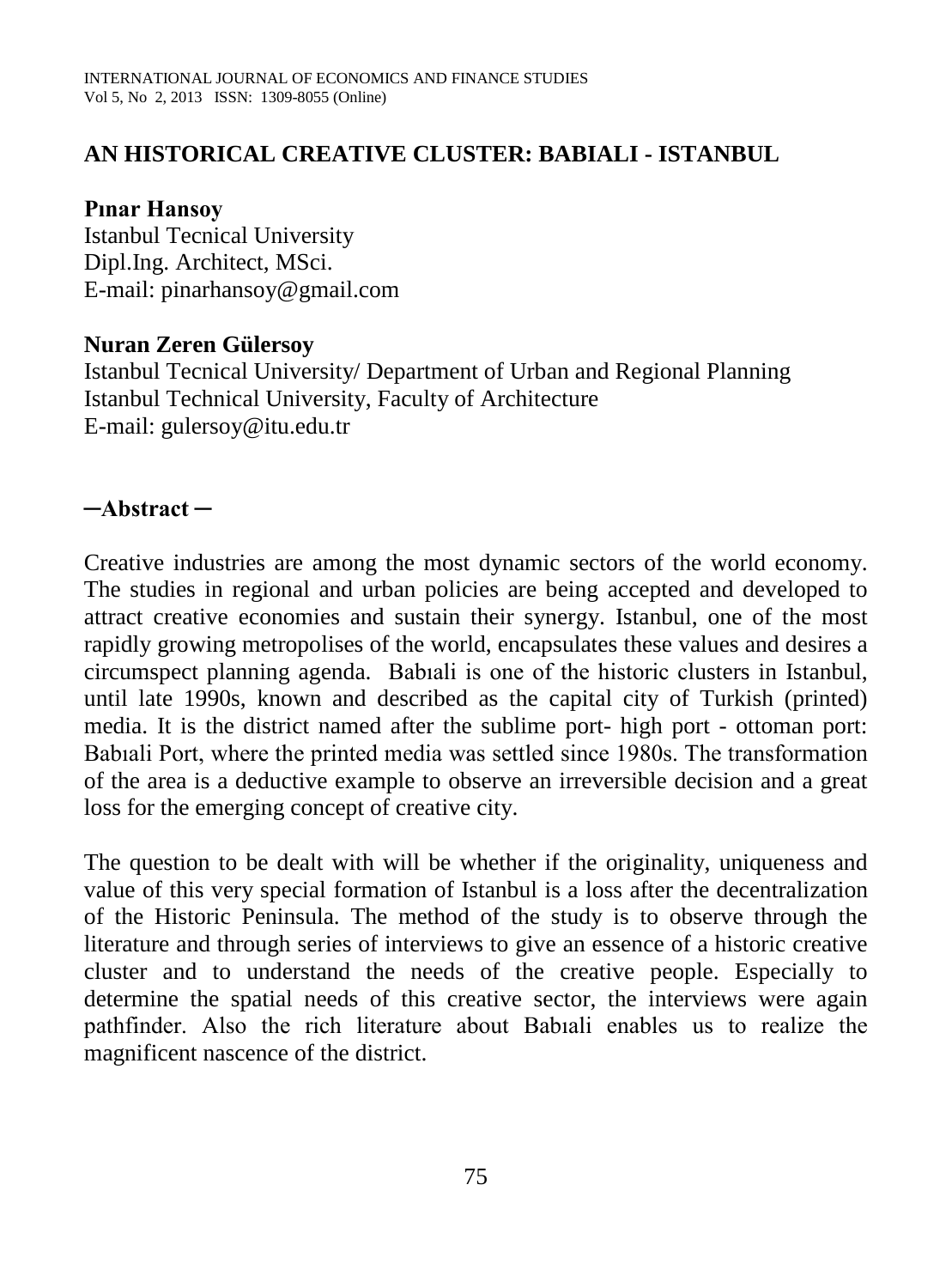By surveying the area with the help the former workers, writers, artists and publishers, and analysing the secondary literature on this subject, we aim to contribute to the positive effects of clustering on creativity and the ongoing decentralization process from city centers to the peripheries, where various studies argue about the originality and diversity of the clusters are important to attract and sustain the competitiveness of the cities.

**Key Words:** *Creative Cluster, Media, Creative Economy, Babıali*  **JEL Classification: L00 – General**

# **1. CREATIVE ERA – ISTANBUL and BABIALI**

*New ideas, not money or machinery, are the source of success today, and the greatest source of personal satisfaction, too (Howkins, 2001).*

Creative industries are among the most dynamic sectors of the world economy. The new indispensable values related to the panacea are knowledge, information, innovation, talent, transparency, trust, uniqueness, cultural heritage, tolerance, technology, new ideas, sustainability and the creativity power of human capital.

Istanbul, encapsulating these values as a mega metropolis struggles also to benefit the driving forces of the creative economies. One of the mainstream creative sectors, Turkish (printed) media was emerged on the historic peninsula, in Babıali.

The study is to observe the essence of this historic creative cluster, which is decentralized almost leaving any trace after 150 years presence.

# **1.1. The challenge of creative economy for planners**

As creativity, knowledge and access to information are increasingly recognized as powerful engines which are driving regional and national growth and development, more and more studies in regional and urban policies are being accepted and developed to attract and sustain the synergy of creative economies.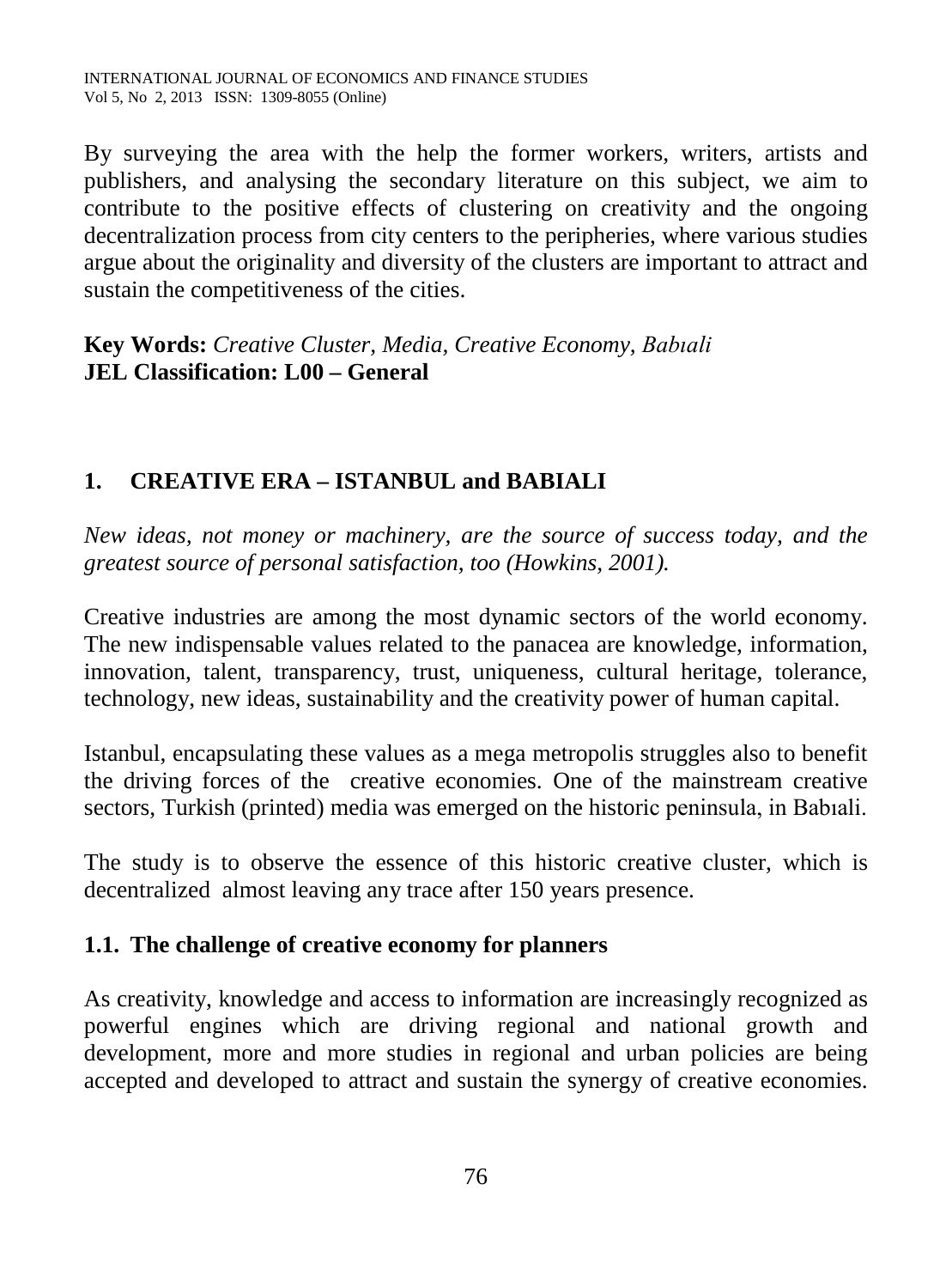Images, sounds, symbols, inventions, ideas are creating new jobs, wealth and a new stand and viewpoint.

The terms "cultural industries" and "creative industries" are often used interchangeably. We can consider the 'creative and cultural economy' as the interface between culture, economies and technology. Creative Industries are defined by the UK DCMS in 1998 as those activities which have their origin in individual creativity, skill and talent and which have the potential for wealth and job creation through the generation and exploitation of intellectual property.

According to the 2010 Creative Economy Report, after the last world economic crisis in 2008, it is accepted that knowledge based creative economies showed a positive development where the employment rate at these sectors are increased.

Creativity is being at the cornerstone of success for post-industrial cities, regions and nations in the globalised economy (Flew, 2011). It is also advocated that the creative economy is revitalizing the manufacturing, services, retailing and entertainment industries, and it also changes the areas where people want to live, work and learn, think, invent and produce. We as urban planners do have a great job and responsibility. Creative Studies, Faculties of Creative Industries, Creative Charters or the institutions, which are doing a lot of research, are showing the growing interest for the issue.

The ongoing debate about the importance of the creative sectors for the cities, that increase the attractiveness and challenge of the cities, and thus the value adding capacity of the creative industries are widely recognized as a leading aspect for urban planning. As the concept of the "creative economy" is gaining ground in contemporary thinking for economic development. More companies wish to be associated with cultural life and the social function of artistic and cultural creativity, where the urban planning policies again gain ground.

To understand the nature of creative and innovative cities and the creative ecology, many international monitoring organizations are following the data of the improvement of living and working conditions in so called 'Creative Cities.' A wide range of discussion took place also for Istanbul, as the city was chosen as the Cultural Capital of 2010, thus a broader interest is shown also during and after the progress period.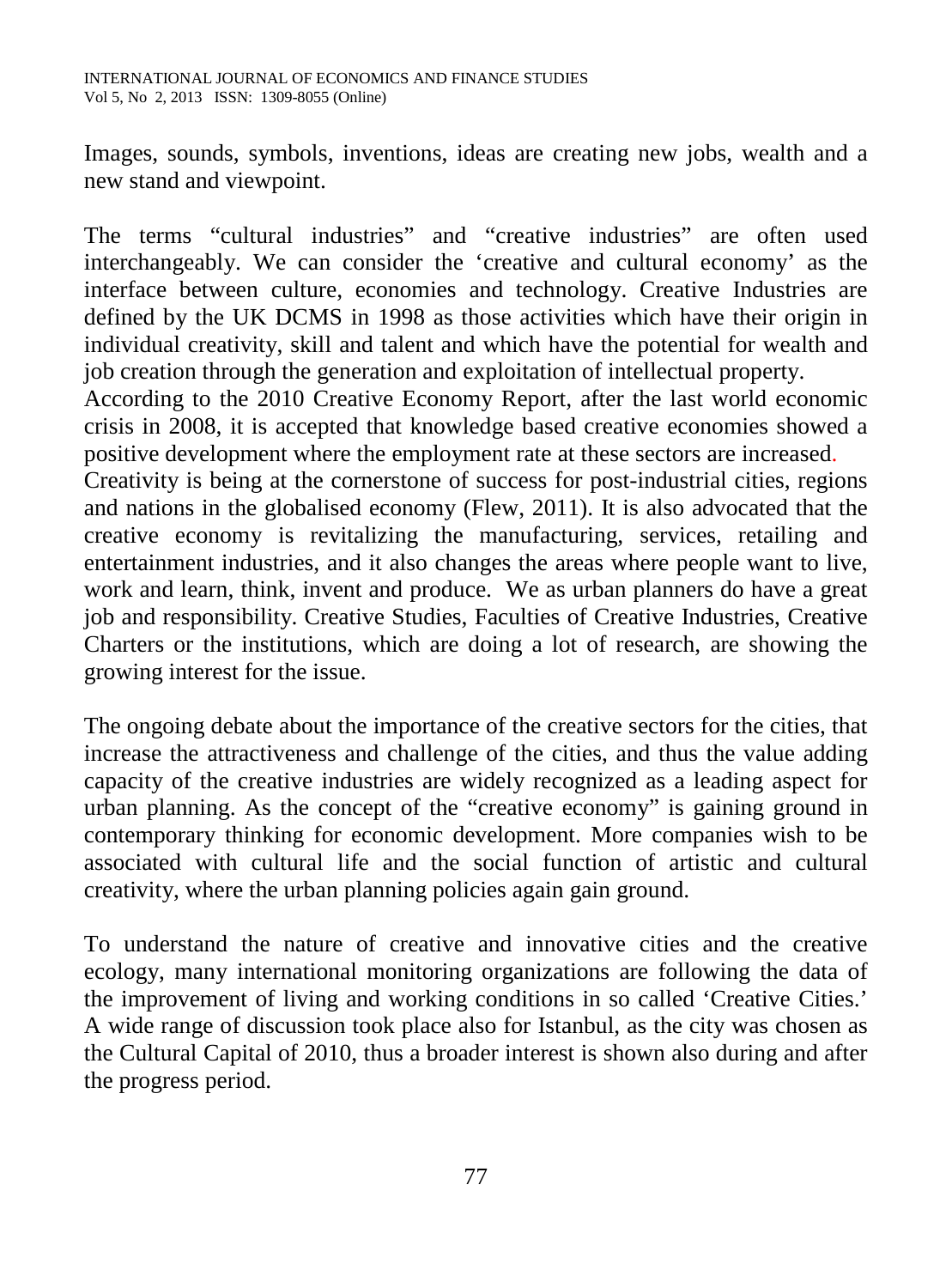# **1.2. Media as a Creative Sector**

The most successful economies and societies of our century will be creative ones. The belief on creativity which will make the difference, and will be the essential ingredient for success brought the long lasting debate what to include or exclude from the definition of creative industries (Galloway, Dunlop, 2007). Thus publishing and media are accepted within the all descriptions as one of the most traditional and historic creative industries, we are going to exclude this debate from our study.

Among the creative industries media with a fundamental redefinition with its new technology based transformation and the new communication infrastructure shows a spatial transition all around the world. Traditional media supply, production and distribution process and methods are being restructured.

Media became one of the main sectors of the creative industries. There are tendencies to overcome increased competition and desire to maintain the activity to ensure this creative industry, a future. A wide discussion and debate about the cluster policy in the sector is ongoing, as the fact that geographic or physical proximity is not enough for such developments.

# **2. ISTANBUL AS A CREATIVE HUB**

The [creative city](http://en.wikipedia.org/wiki/Creative_city) phenomena became a global movement especially for planners and gave us a great opportunity to rethink the planning, development and management of our cities. Charles Landry defines the creative city concept and advocates that cities have a very crucial resource: their people. The capacity of each city differs by its transition character, where old industries are disappearing and the process is directed through the intellectual capital: the innovative creative people, who are changing the way to make and exchange goods, services and culture (Flew, 2010).

Istanbul, as one of the most rapid growing mega metropolises of the world, encapsulates the ascending values of the so called 'Creative Cities' and desires a circumspect planning agenda.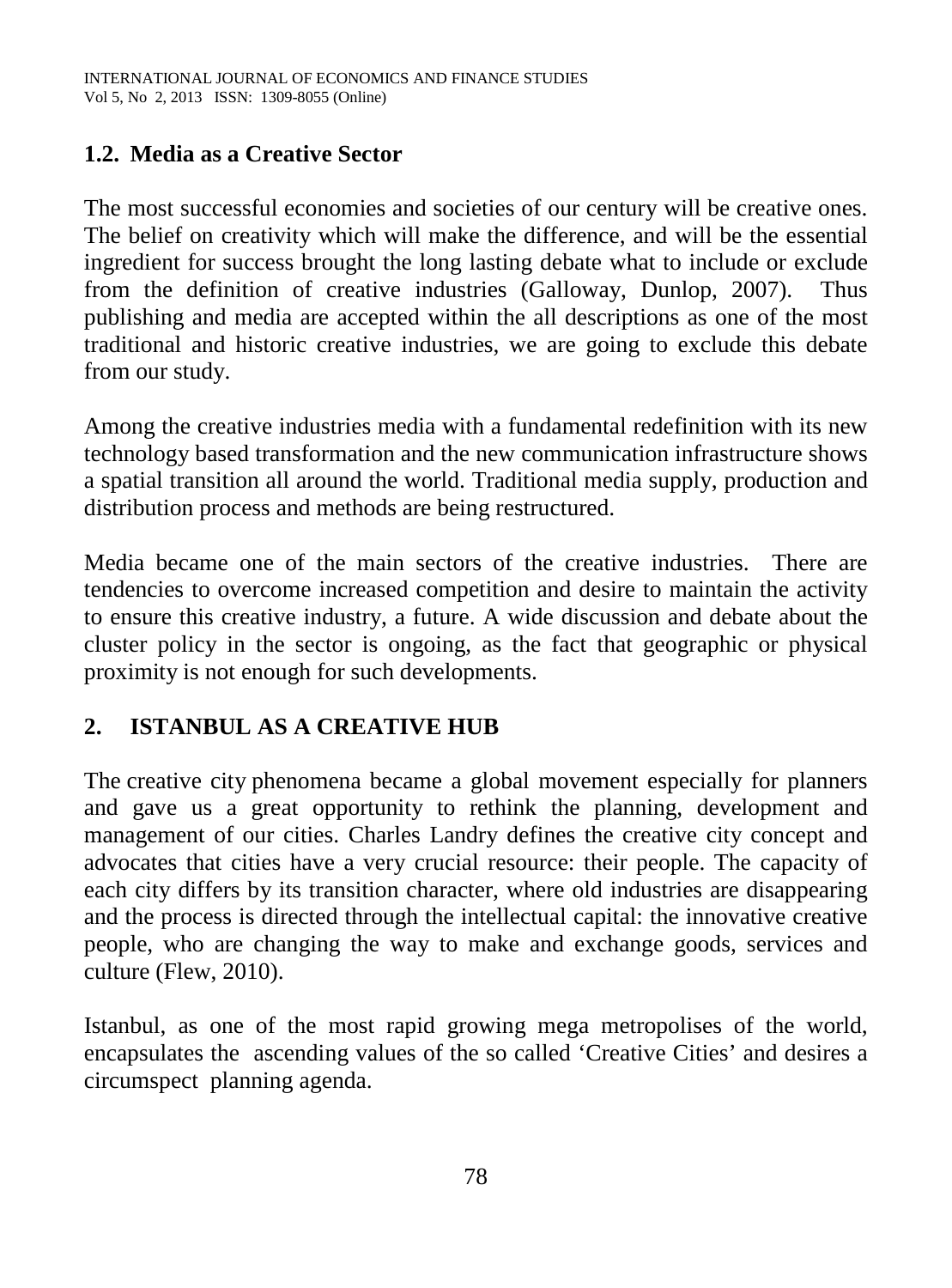# **2.1. Istanbul in transition**

Istanbul is a mega metro pole in transition. While unpacking the historical phases of the spatial development of the city, we aim to contribute by observing a very unique formation, evolution, transformation of a district of Istanbul, which is named after a creative sector: Babıali – Capital of Turkish Media over 150 Years.

Istanbul's implication of current development trends can only be described as disastrous (Lovering & Evren 2011). The planning vision for the city fails to recognize the importance of justice, of social inclusion, and of the sustainability and of the physical environment. The transition of the mega metro pole is so rapid and therefore the determination of one of the most important creative sectors transformation is instructive, as its actual task is information and creating public opinion.

# **2.2. Babıali – One of primer creative clusters in Istanbul**

Babıali-Istanbul as an historical formation of Turkish Media for a very particular period will be a good example in Turkey. Through the secondary literature and the interviews we made, we observed the widely accepted principles of creative cluster concept which describes a particular urban complex, where cultural and creative activities and social life are integral components.

The relation between place and creativity is an acknowledgment. As an example of development of media clusters in particular for the role as place-making, spatial development, and the formation of creative cities, the case study Babıali displays and deserves a special intention. Media industry in Istanbul is one of the significant creative and cultural economies of Istanbul, where publishing, radio and television, advertising, film and video production, digital media and new media are the mainstream sectors.

Intentionally examining the cluster concept and media clusters guides us towards the need to observe the very unique development in the  $19<sup>th</sup>$  and 20th century in Istanbul, Babıali, which was the capital of the Turkish media, offering the optimum empirical data.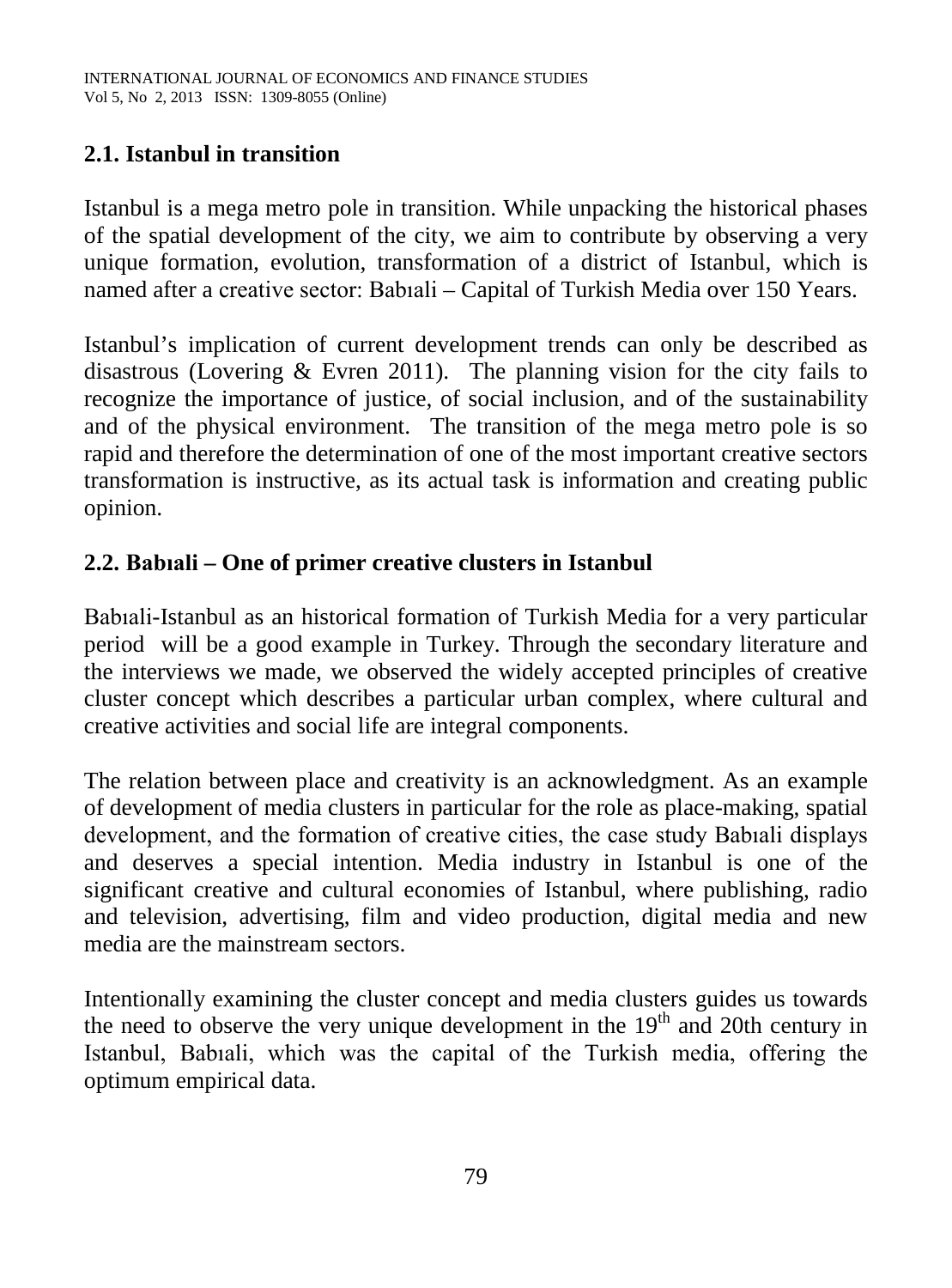The formerly classical and traditional printing and publishing center became at the end of  $20<sup>th</sup>$  century the media capital of Turkey. We want to reveal the preliminary finding of this very unique development. In 1980 the decision of decentralization of the sector caused an irreversible movement of the whole creative cluster towards the periphery of the city.

Babıali area is known and accepted as the center of Turkish Journalism and Publishing since the beginning of the 19th century untill 1990. Since 1840, the most newspapers, magazines, books or other publishing goods were written, published and distributed from this area. Although Ankara became the capital of the new republic after the Turkish War of Independence, Babıali being in the vicinity to the state and censorship mechanism, retained its function till 1985. The preference of the publishing sectors was to keep the existing settlement, and to play the role of the opposition (Topuz, 2003).

After 1985 Turkish journalism was developed incorporating publishing, distribution, broadcasting, television production and was called media industry. The need for vast development areas for corporate publishing was supported and subsidized by the state.

While analyzing the history of Turkish media, the rupture of the development is very much influenced by the chance of institutional structure, the progressive improvement of the technology, organization of distribution and the new communication platforms like new television platforms, internet providers (Baytar, 2010). Socio-political structure of Turkey in the post 1980 era influenced the media sector constitutionally and structurally, which led at the end to a spatial deployment. The relocation decision of the publishing sector from Babıali to new Media District Ikitelli was executed within 5 years (Şahin, 2004).

Till to the relocation, Babıali used to host the most popular writers, editors, journalists, poets and graphic artists for more than 150 years (Karaca, 2003). We understand the importance of the area for the Turkish Media History after the reception of the secondary literature and interviews with the sector workers, who used to work before 1990 at the area better. From 1840 untill the beginning of 1990s the area was a cultural quarter district not only for the publishing and printing sector, but also the meeting point for creative people as well as media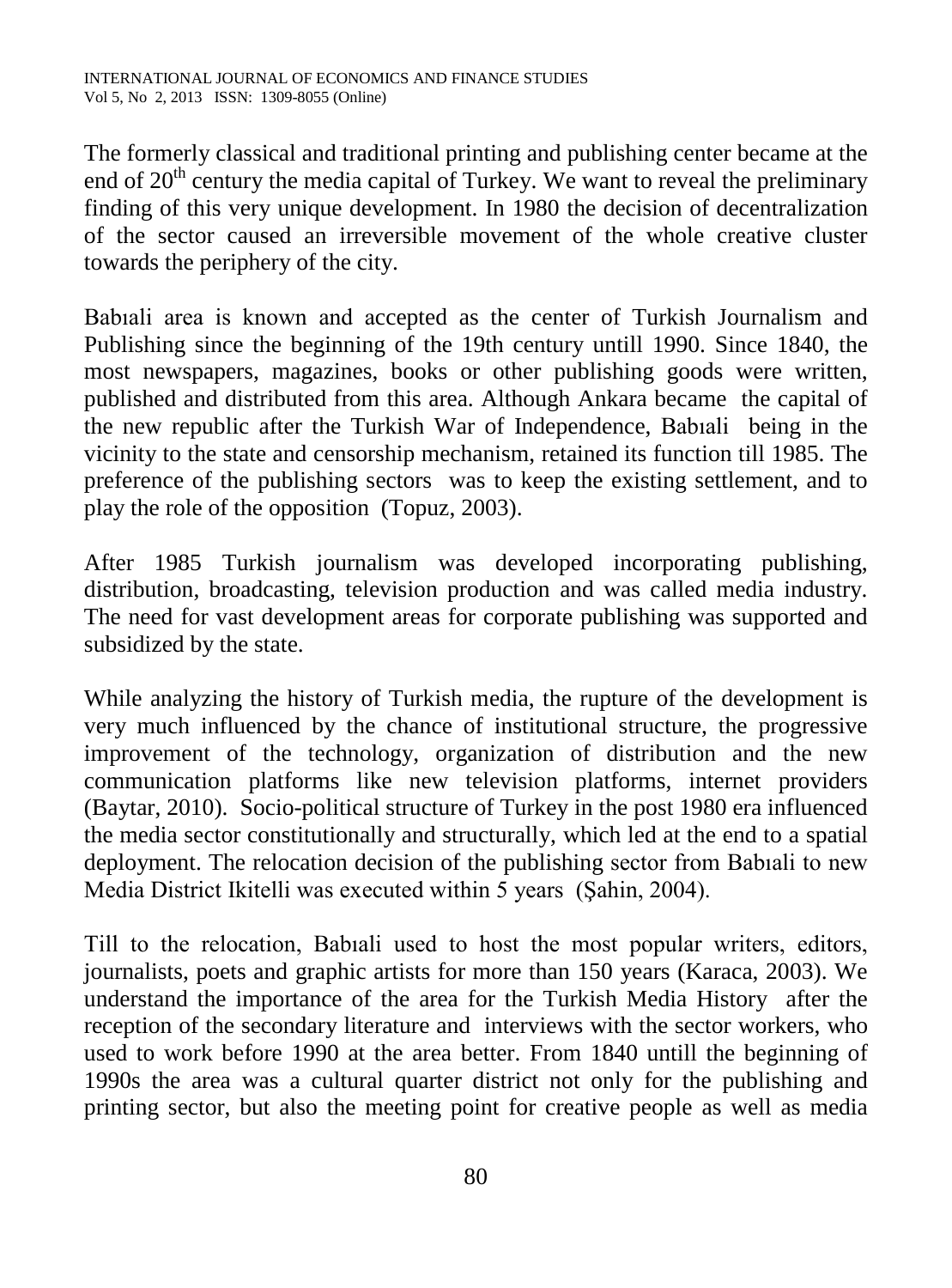was one of the major distribution of arts, crafts and literature (Koloğlu, 1998, Yücesoy, 2011).

We have done a series of interviews with the former writers, publicists, editors, producers and journalists. Most of them were unhappy with the transformation, with the decentralization, but mostly about the disappearance of the sector, from the area without a trace. The new settlement for the media in Ikitelli was a total wrong decision, as we see in the last 10 years period all the sector moving back to the inner city, where a clustering is not possible anymore.

Figure-1: The spatial transformation of Babıali 1840-1990 (Hansoy, 2012)

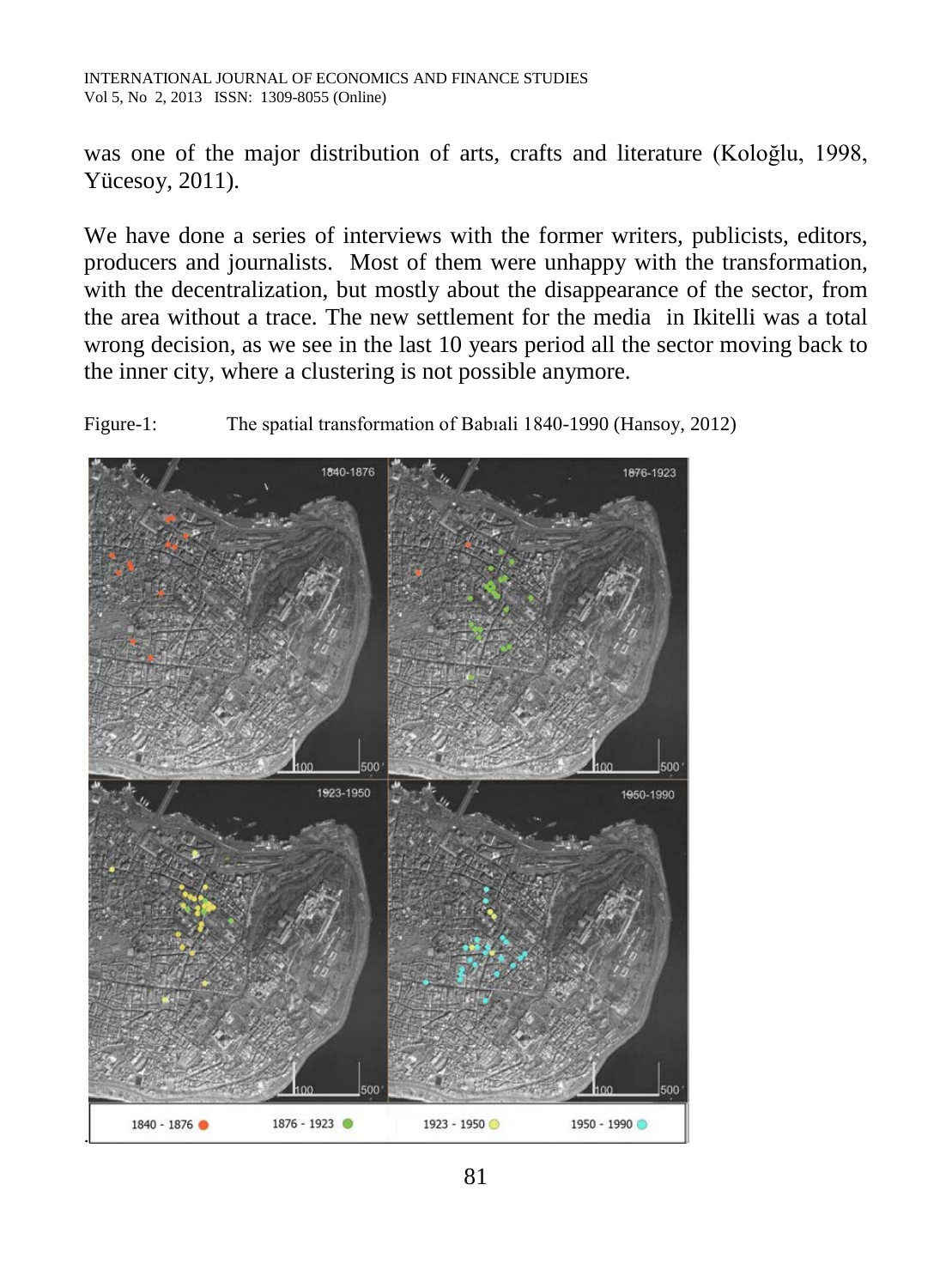The interviews hold with former journalists, writers, editors or other sector workers intend to show a great affliction, moving to a totally new development area, outside the city center. The cohesion to the new areas for most of them who used to work at Babıali, was uneasy. Beside the traditional, conventional way of operations, the technological and infrastructural changes overlapped with the long lasting driving, travelling difficulties. Compared to the historical peninsula, where the change and development took place over 150 years, the move to the new media plazas seem to be fast, sudden and unexpected. Beside the technological change, computerizing the system, the security system or administrative dispositions took place collateral. The transformation took not only at the place but also through the whole operational system.

#### Figure-1: The spatial transformation of Media Firms in Istanbul 1840-2013 (Hansoy, 2012).



The young generation of media workers took the transformation as a gift, as they were working suddenly in high-tech buildings, and modern infrastructures. But the main issue and need of the sector, as a creative one, to be in the city center,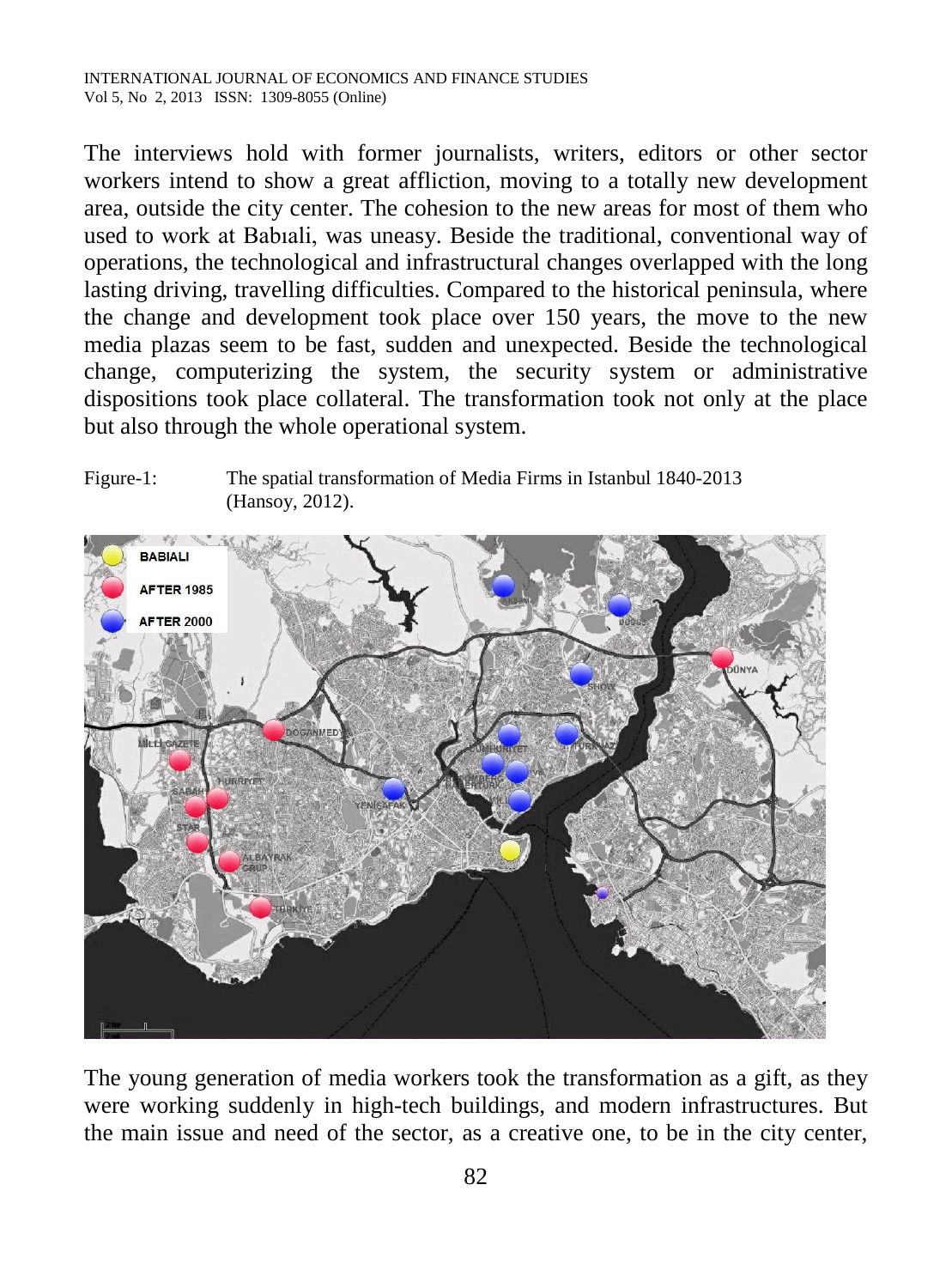within a face-to-face communication, able to reach cultural, educational or intellectual scene were failed. After a very short time, the new modern environment transformed to discontent.

## **3. EPILOGUE**

Since a couple of years; almost after 20 years of decentralization from Babıali, there is a strong tendency shown amongst the Turkish Media Groups moving back towards the inner city. Most of the giant media firms have returned and settled again in the city center.

Today the usage of former Babıali publishing area is more a touristic one, such as carpet and gold stores, restaurants or even park houses. Thus coming back to the historical Peninsula seems nearly impossible for the media firms, The Babıali Festival, which is yearly organized at Babıali is seen a wider interest. The participation of the former workers and seems improved.

If this nostalgia for the former traditional Babıali cluster makes it possible for a retransformation of the area remains as a question or more a wish. There are proposals for the abandoned newspaper building like transforming into contact offices of media firms, news studios, media museums, seminar centers for journalists or media workers.

For a sustainable, creative urban regeneration it is important to understand and respect the social, cultural economic complexities remains further as main substance.

## **BIBLIOGRAPHY**

Baytar, Orhan (2010), Gazete Çalışanları Gözüyle Medya Ekonomisinde Temel Yönelimler, *Güz-İletişim Kuram ve Araştırma Dergisi*, pp.31

Galloway, Susan, Dunlop, Stewart (2007), "A Critique of Definitions of the Cultural and Creative Industries in Public Policy", *International Journal of Cultural Policy,* Vol. 13, No. 1